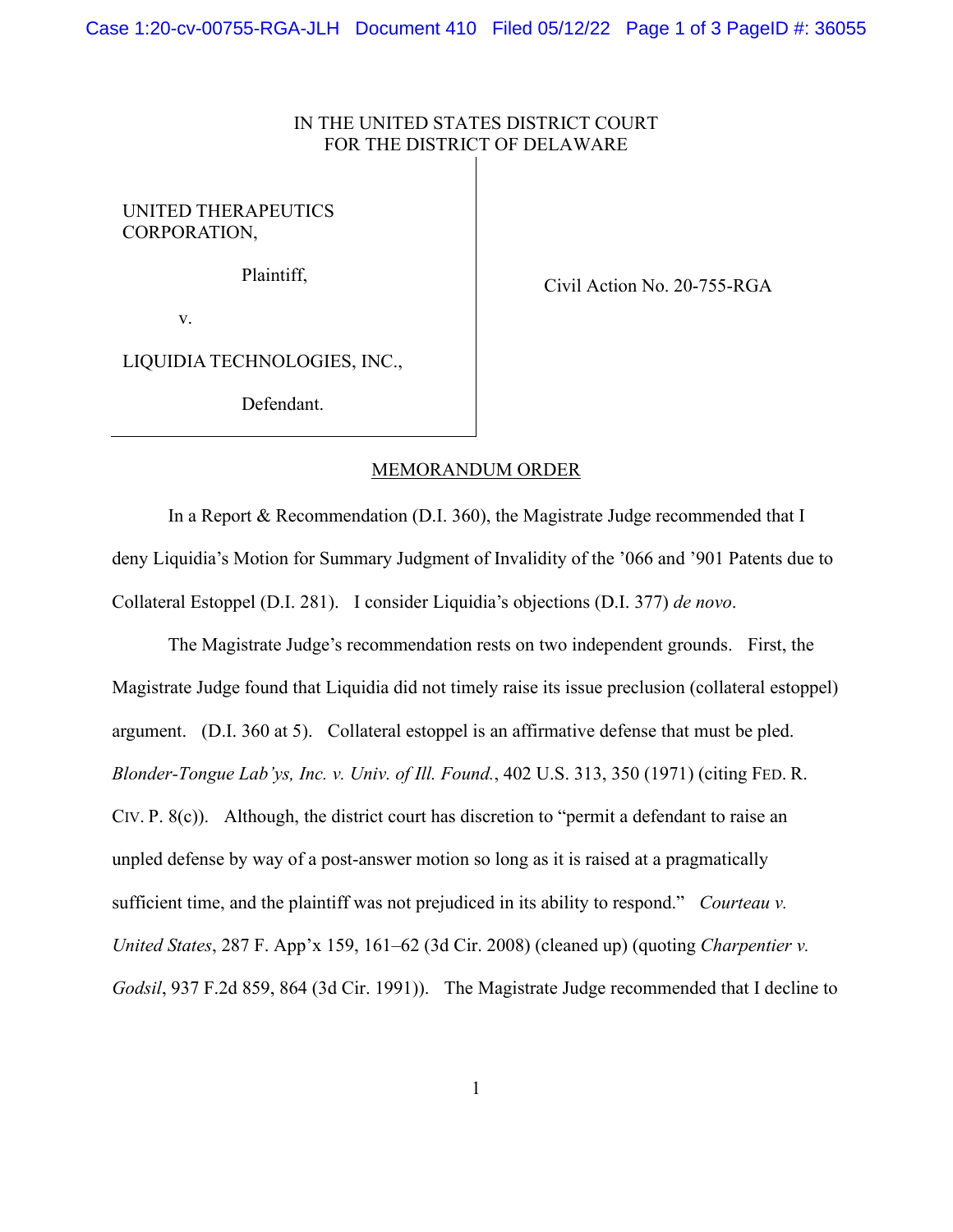exercise this discretion because she could not conclude that UTC was not prejudiced by Liquidia raising this issue so late. (D.I. 360 at 6).

Liquidia objects to this finding, arguing that the full record before the Magistrate Judge shows that Liquidia timely disclosed its collateral estoppel defense and that "UTC had ample opportunity to develop evidence in response." (D.I. 377 at 2). I will overrule Liquidia's objection. The Magistrate Judge properly found that Liquidia failed to disclose its collateral estoppel argument in its answer, preliminary invalidity contentions, and supplemental invalidity contentions. (*See* D.I. 360 at 4–5). I further agree that UTC was not given a fair chance to respond to this defense. (*See, e.g.*, D.I. 397 at 5 n.4 ("UTC could have engaged experts to analyze how a POSA would have understood the differences in claim language and prosecution histories between the patents and how that raises different questions with respect to the prior art previously considered. UTC could also have run experiments comparing the products of the claimed processes.")).

Second, the Magistrate Judge found that the "disparate burdens of proof" applied by the PTAB and the district court "foreclose application of issue preclusion." (D.I. 360 at 10). Liquidia objects to this finding. (D.I. 377 at 7–9). As I am affirming the Magistrate Judge on the first ground, I need not address Liquidia's second objection.<sup>[1](#page-1-0)</sup>

<span id="page-1-0"></span> $1$  I do note that the district courts (including the undersigned) that have considered this issue are split on the proper application of *XY, LLC v. Trans Ova Genetics*, 890 F.3d 1282 (Fed. Cir. 2018). *Compare Trs. of the Univ. of Pa. v. Eli Lilly & Co.*, No. 15-6133, D.I. 343, at 9–11 (E.D. Pa. Jan. 14, 2022) (applying collateral estoppel based on PTAB decision invalidating different claims in the same patent, despite disparate burdens of proof), *M2M Sols. LLC v. Sierra Wireless Am., Inc.*, 2021 U.S. Dist. LEXIS 62238, at \*7–\*9 (D. Del. Mar. 31, 2021) (same), *Intell. Ventures I, LLC v. Lenovo Grp. Ltd.*, 370 F. Supp. 3d 251, 255–57 (D. Mass. 2019) (same), *Cisco Sys., Inc v. Capella Photonics, Inc.*, 2020 WL 4923697, at \*4–\*7 (N.D. Cal. Aug. 21, 2020) (applying collateral estoppel to reissued patent based on PTAB decision invalidating the